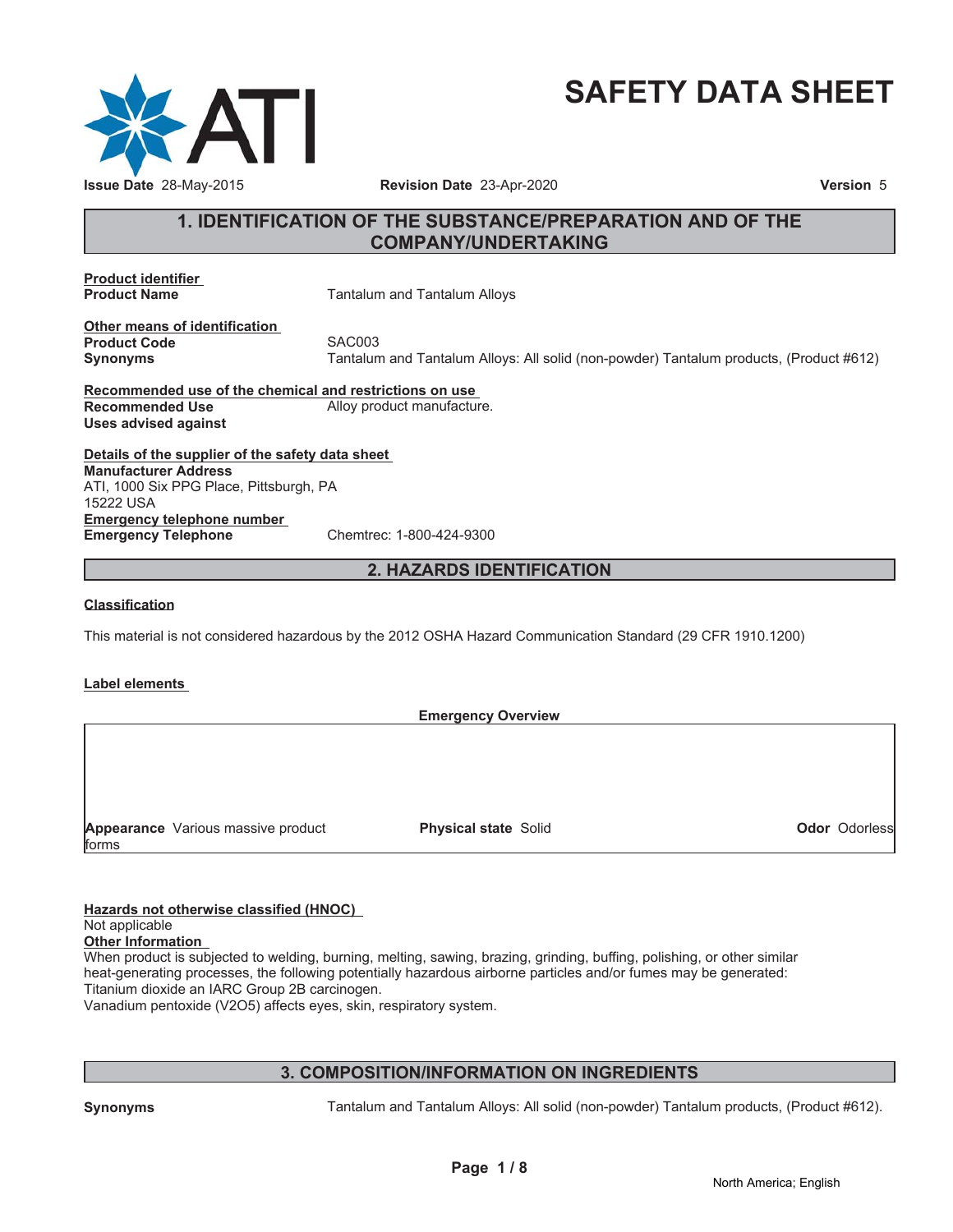| <b>Chemical Name</b> | <b>CAS No.</b> | Weight-%  |
|----------------------|----------------|-----------|
| Tantalum             | 7440-25-7      | $60 - 99$ |
| Niobium (Columbium)  | 7440-03-1      | $0 - 35$  |
| Titanium             | 7440-32-6      | $0 - 25$  |
| Tungsten             | 7440-33-7      | $0 - 10$  |
| Vanadium             | 7440-62-2      | $0 - 10$  |
| <b>Hafnium</b>       | 7440-58-6      | $0 - 5$   |
|                      |                |           |

# **4. FIRST AID MEASURES**

#### **First aid measures**

| Eye contact                                                                | In the case of particles coming in contact with eyes during processing, treat as with any<br>foreign object.                                           |  |
|----------------------------------------------------------------------------|--------------------------------------------------------------------------------------------------------------------------------------------------------|--|
| <b>Skin Contact</b>                                                        | None under normal use conditions.                                                                                                                      |  |
| <b>Inhalation</b>                                                          | If excessive amounts of smoke, fume, or particulate are inhaled during processing, remove<br>to fresh air and consult a qualified health professional. |  |
| Ingestion                                                                  | Not an expected route of exposure.                                                                                                                     |  |
| Most important symptoms and effects, both acute and delayed                |                                                                                                                                                        |  |
| <b>Symptoms</b>                                                            | None anticipated.                                                                                                                                      |  |
| Indication of any immediate medical attention and special treatment needed |                                                                                                                                                        |  |
| Note to physicians                                                         | Treat symptomatically.                                                                                                                                 |  |

# **5. FIRE-FIGHTING MEASURES**

#### **Suitable extinguishing media**

Product not flammable in the form as distributed, flammable as finely divided particles or pieces resulting from processing of this product. Isolate large fires and allow to burn out. Smother small fires with salt (NaCl) or class D dry powder fire extinguisher.

**Unsuitable extinguishing media** Do not spray water on burning metal as an explosion may occur. This explosive characteristic is caused by the hydrogen and steam generated by the reaction of water with the burning material.

#### **Specific hazards arising from the chemical**

Intense heat. Very fine, high surface area material resulting from grinding, buffing, polishing, or similar processes of this product may ignite spontaneously at room temperature. WARNING: Fine particles resulting from grinding, buffing, polishing, or similar processes of this product may form combustible dust-air mixtures. Keep particles away from all ignition sources including heat, sparks, and flame. Prevent dust accumulations to minimize combustible dust hazard.

**Hazardous combustion products**Titanium dioxide an IARC Group 2B carcinogen. Vanadium pentoxide (V2O5) affects eyes, skin, respiratory system.

**Explosion data Sensitivity to Mechanical Impact** None. **Sensitivity to Static Discharge** None.

**Protective equipment and precautions for firefighters**

Firefighters should wear self-contained breathing apparatus and full firefighting turnout gear.

# **6. ACCIDENTAL RELEASE MEASURES**

**Personal precautions, protective equipment and emergency procedures**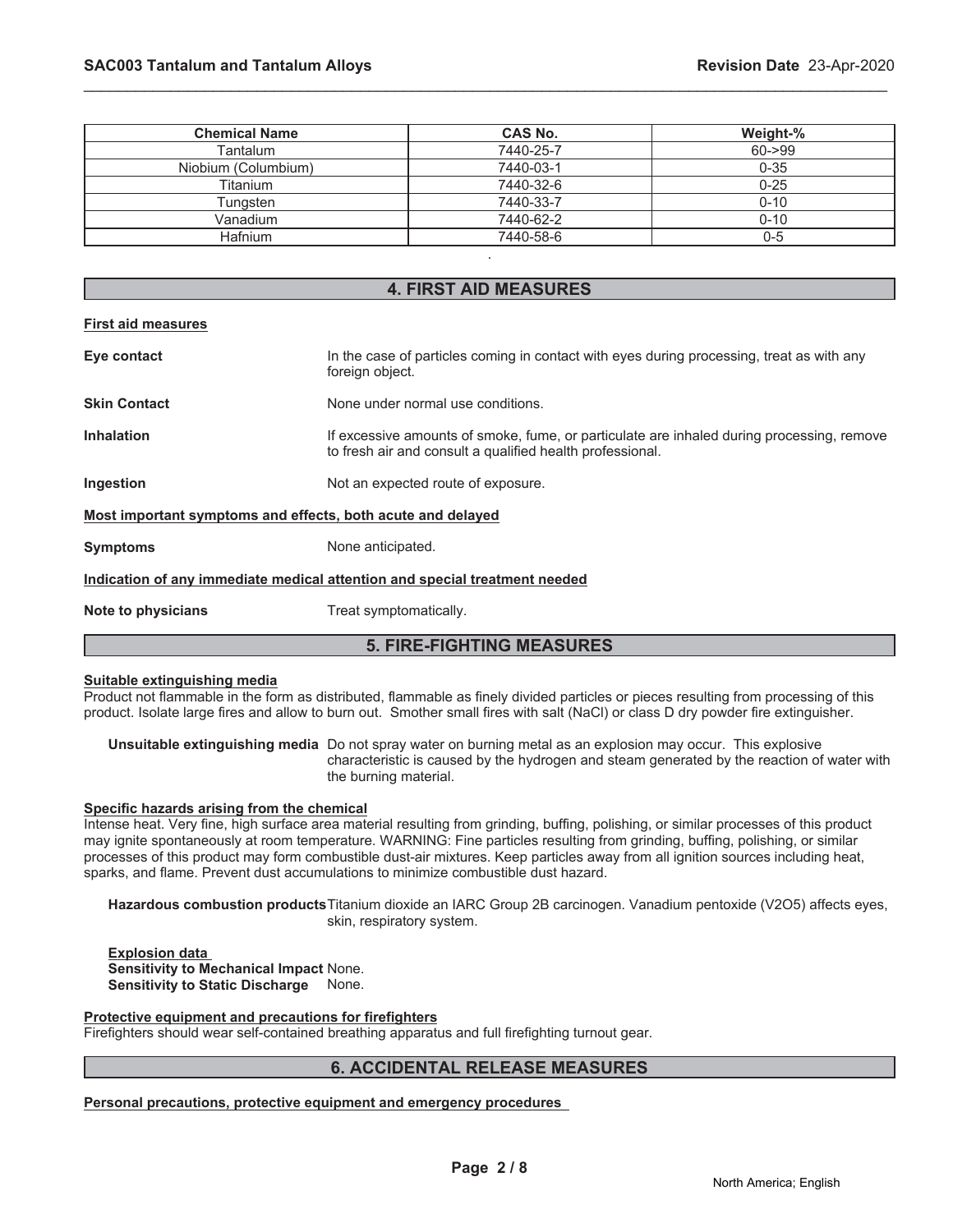| <b>Personal precautions</b>                                  | Use personal protective equipment as required.                                                                                                                                                                                                                                                                                                                                                                                                                                       |  |
|--------------------------------------------------------------|--------------------------------------------------------------------------------------------------------------------------------------------------------------------------------------------------------------------------------------------------------------------------------------------------------------------------------------------------------------------------------------------------------------------------------------------------------------------------------------|--|
| For emergency responders                                     | Use personal protective equipment as required.                                                                                                                                                                                                                                                                                                                                                                                                                                       |  |
| <b>Environmental precautions</b>                             |                                                                                                                                                                                                                                                                                                                                                                                                                                                                                      |  |
| <b>Environmental precautions</b>                             | Not applicable to massive product.                                                                                                                                                                                                                                                                                                                                                                                                                                                   |  |
| Methods and material for containment and cleaning up         |                                                                                                                                                                                                                                                                                                                                                                                                                                                                                      |  |
| <b>Methods for containment</b>                               | Not applicable to massive product.                                                                                                                                                                                                                                                                                                                                                                                                                                                   |  |
| Methods for cleaning up                                      | Not applicable to massive product.                                                                                                                                                                                                                                                                                                                                                                                                                                                   |  |
| 7. HANDLING AND STORAGE                                      |                                                                                                                                                                                                                                                                                                                                                                                                                                                                                      |  |
| <b>Precautions for safe handling</b>                         |                                                                                                                                                                                                                                                                                                                                                                                                                                                                                      |  |
| Advice on safe handling                                      | Very fine, high surface area material resulting from grinding, buffing, polishing, or similar<br>processes of this product may ignite spontaneously at room temperature. WARNING: Fine<br>particles resulting from grinding, buffing, polishing, or similar processes of this product may<br>form combustible dust-air mixtures. Keep particles away from all ignition sources including<br>heat, sparks, and flame. Prevent dust accumulations to minimize combustible dust hazard. |  |
| Conditions for safe storage, including any incompatibilities |                                                                                                                                                                                                                                                                                                                                                                                                                                                                                      |  |
| <b>Storage Conditions</b>                                    | Keep chips, turnings, dust, and other small particles away from heat, sparks, flame and<br>other sources of ignition (i.e., pilot lights, electric motors and static electricity).                                                                                                                                                                                                                                                                                                   |  |
| Incompatible materials                                       | Dissolves in hydrofluoric acid. Ignites in the presence of fluorine. When heated above<br>200°C, reacts exothermically with the following: Chlorine, bromine, halocarbons, carbon<br>tetrachloride, carbon tetrafluoride, and freon.                                                                                                                                                                                                                                                 |  |

# **8. EXPOSURE CONTROLS/PERSONAL PROTECTION**

# **Control parameters**

| <b>Chemical Name</b> | <b>ACGIH TLV</b>                                        | <b>OSHA PEL</b>                                      |
|----------------------|---------------------------------------------------------|------------------------------------------------------|
| Tantalum             |                                                         | TWA: $5 \text{ mg/m}^3$                              |
| 7440-25-7            |                                                         |                                                      |
| Niobium (Columbium)  |                                                         |                                                      |
| 7440-03-1            |                                                         |                                                      |
| Titanium             |                                                         |                                                      |
| 7440-32-6            |                                                         |                                                      |
| Vanadium             |                                                         | Ceiling: 0.5 mg/m <sup>3</sup> V2O5 respirable dust  |
| 7440-62-2            |                                                         | Ceiling: 0.1 mg/m <sup>3</sup> V2O5 fume             |
| Tungsten             | STEL: 10 mg/m <sup>3</sup> STEL: 10 mg/m <sup>3</sup> W | (vacated) STEL: 10 mg/m <sup>3</sup> (vacated) STEL: |
| 7440-33-7            | TWA: 5 mg/m <sup>3</sup> TWA: 5 mg/m <sup>3</sup> W     | 10 mg/m $3 W$                                        |
| Hafnium              | TWA: $0.5 \text{ mg/m}^3$ TWA: $0.5 \text{ mg/m}^3$ Hf  | TWA: $0.5$ mg/m <sup>3</sup>                         |
| 7440-58-6            |                                                         |                                                      |

# **Appropriate engineering controls**

**Engineering Controls Avoid generation of uncontrolled particles.** 

# **Individual protection measures, such as personal protective equipment**

| Eye/face protection      | When airborne particles may be present, appropriate eye protection is recommended. For<br>example, tight-fitting goggles, foam-lined safety glasses or other protective equipment that<br>shield the eyes from particles. |
|--------------------------|---------------------------------------------------------------------------------------------------------------------------------------------------------------------------------------------------------------------------|
| Skin and body protection | Fire/flame resistant/retardant clothing may be appropriate during hot work with the product.<br>Cut-resistant gloves and/or protective clothing may be appropriate when sharp surfaces are                                |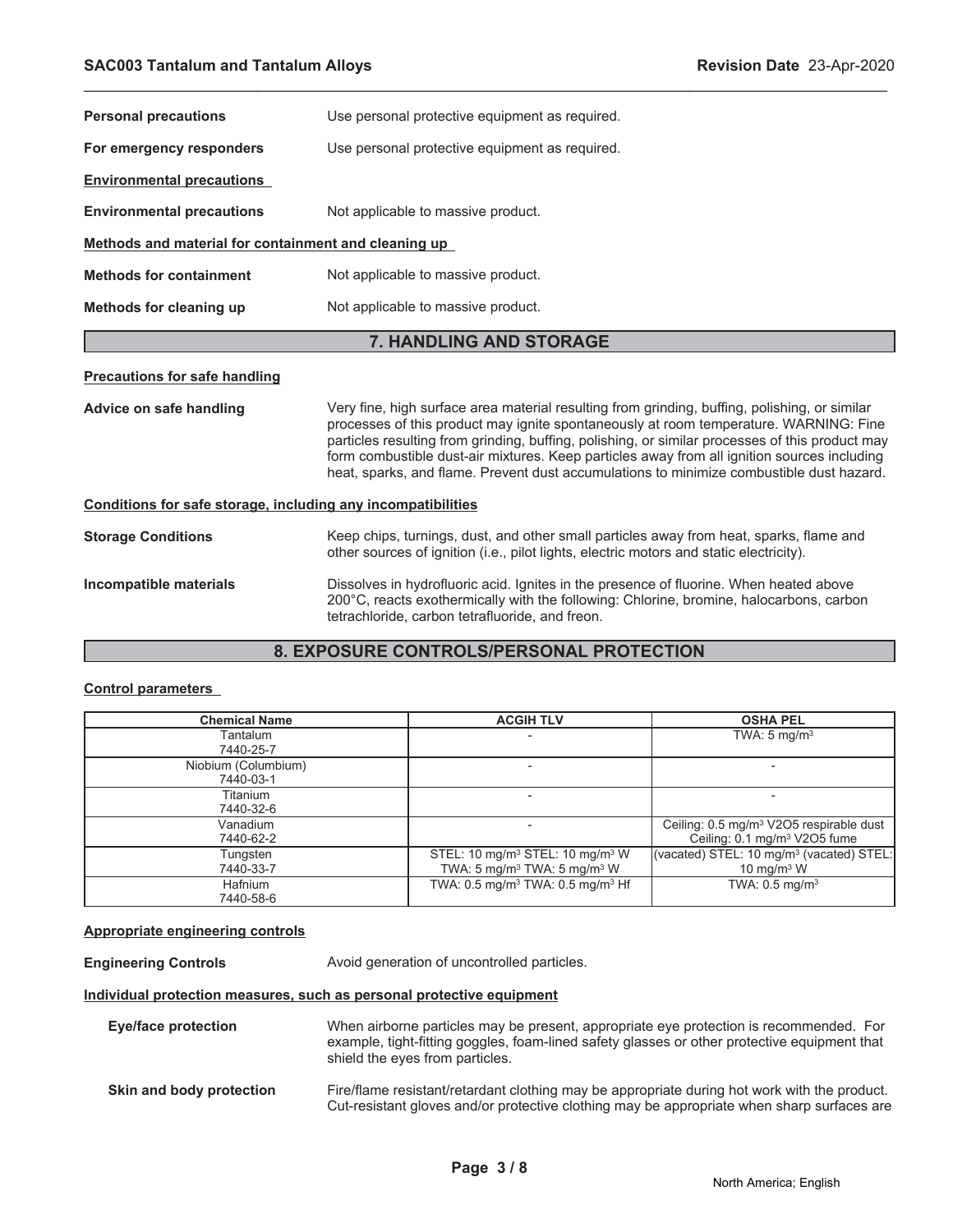|                                       | present.                                                                                                                                                                                                                                                                                                                                                                        |  |
|---------------------------------------|---------------------------------------------------------------------------------------------------------------------------------------------------------------------------------------------------------------------------------------------------------------------------------------------------------------------------------------------------------------------------------|--|
| <b>Respiratory protection</b>         | When particulates/fumes/gases are generated and if exposure limits are exceeded or<br>irritation is experienced, proper approved respiratory protection should be worn.<br>Positive-pressure supplied air respirators may be required for high airborne contaminant<br>concentrations. Respiratory protection must be provided in accordance with current local<br>regulations. |  |
| <b>General Hygiene Considerations</b> | Handle in accordance with good industrial hygiene and safety practice.                                                                                                                                                                                                                                                                                                          |  |

# **9. PHYSICAL AND CHEMICAL PROPERTIES**

# **Information on basic physical and chemical properties**

| <b>Physical state</b><br><b>Appearance</b><br>Color     | Solid<br>Various massive product forms<br>blue gray | Odor<br><b>Odor threshold</b>                                                                | Odorless<br>Not applicable                        |
|---------------------------------------------------------|-----------------------------------------------------|----------------------------------------------------------------------------------------------|---------------------------------------------------|
| <b>Property</b><br>рH<br>Melting point / freezing point | <b>Values</b><br>2600-2800 °C / 4710-5070 °F        | Remarks • Method<br>Not applicable                                                           |                                                   |
| Boiling point / boiling range                           |                                                     |                                                                                              |                                                   |
| <b>Flash point</b>                                      |                                                     |                                                                                              |                                                   |
| <b>Evaporation rate</b>                                 |                                                     | Not applicable                                                                               |                                                   |
| <b>Flammability (solid, gas)</b>                        |                                                     | flammable as finely divided particles or pieces<br>resulting from processing of this product | Product not flammable in the form as distributed, |
| <b>Flammability Limit in Air</b>                        |                                                     |                                                                                              |                                                   |
| <b>Upper flammability limit:</b>                        |                                                     |                                                                                              |                                                   |
| <b>Lower flammability limit:</b>                        |                                                     |                                                                                              |                                                   |
| Vapor pressure                                          |                                                     | Not applicable                                                                               |                                                   |
| <b>Vapor density</b>                                    |                                                     | Not applicable                                                                               |                                                   |
| <b>Specific Gravity</b>                                 | 13.6-16.8                                           |                                                                                              |                                                   |
| <b>Water solubility</b>                                 | Insoluble                                           |                                                                                              |                                                   |
| Solubility in other solvents                            |                                                     |                                                                                              |                                                   |
| <b>Partition coefficient</b>                            |                                                     | Not applicable                                                                               |                                                   |
| <b>Autoignition temperature</b>                         |                                                     | Not applicable                                                                               |                                                   |
| <b>Decomposition temperature</b>                        |                                                     | Not applicable<br>Not applicable                                                             |                                                   |
| <b>Kinematic viscosity</b><br><b>Dynamic viscosity</b>  |                                                     | Not applicable                                                                               |                                                   |
| <b>Explosive properties</b>                             | Not applicable                                      |                                                                                              |                                                   |
| <b>Oxidizing properties</b>                             | Not applicable                                      |                                                                                              |                                                   |
|                                                         |                                                     |                                                                                              |                                                   |
| <b>Other Information</b>                                |                                                     |                                                                                              |                                                   |
| <b>Softening point</b>                                  |                                                     |                                                                                              |                                                   |
| <b>Molecular weight</b>                                 |                                                     |                                                                                              |                                                   |
| <b>VOC Content (%)</b>                                  | Not applicable                                      |                                                                                              |                                                   |
| <b>Density</b>                                          |                                                     |                                                                                              |                                                   |
| <b>Bulk density</b>                                     | 850-1050 lb/ft <sup>3</sup>                         |                                                                                              |                                                   |
| <b>10. STABILITY AND REACTIVITY</b>                     |                                                     |                                                                                              |                                                   |

# **Reactivity**

Not applicable

# **Chemical stability**

Stable under normal conditions.

# **Possibility of Hazardous Reactions**

None under normal processing.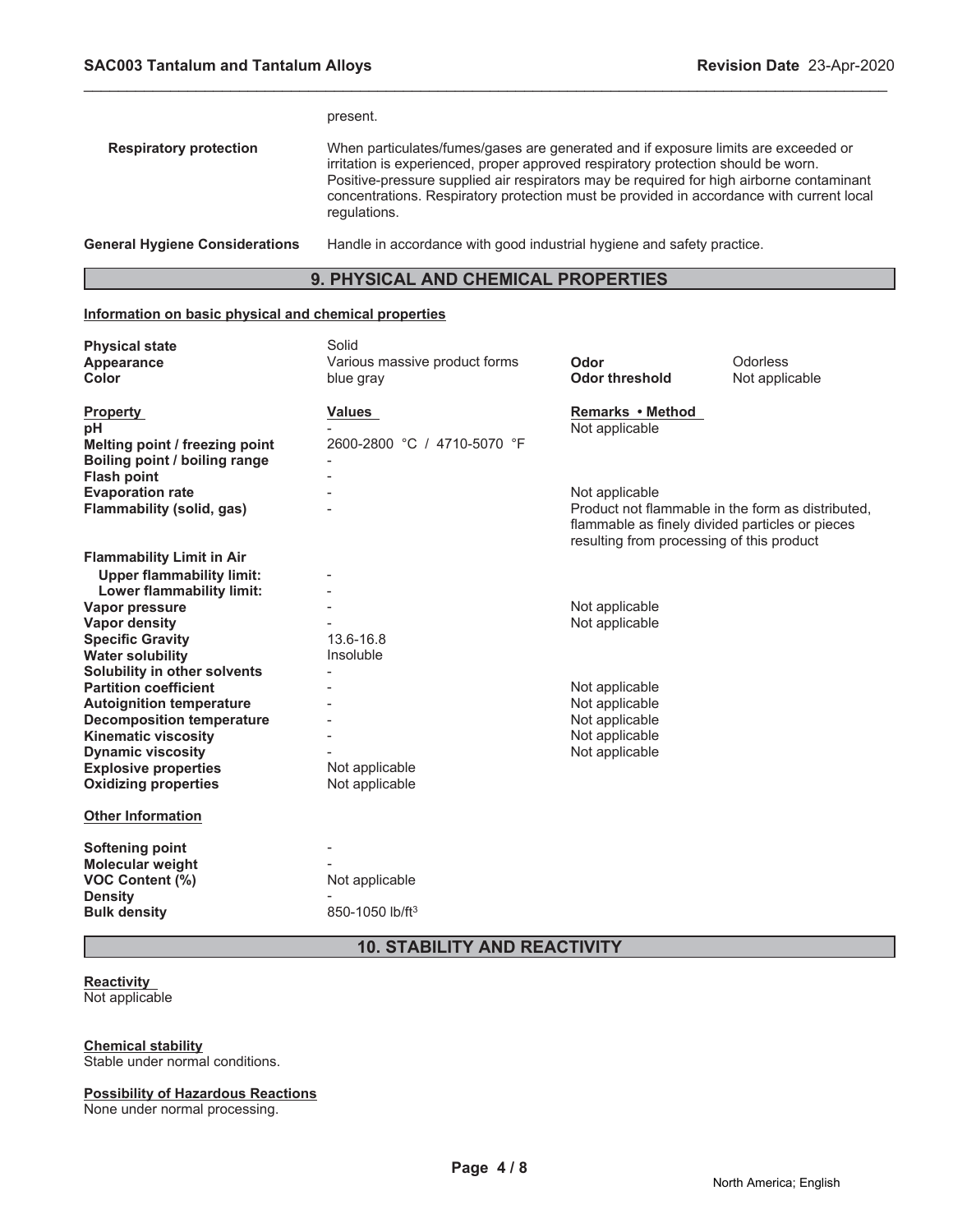**Hazardous polymerization** Hazardous polymerization does not occur.

\_\_\_\_\_\_\_\_\_\_\_\_\_\_\_\_\_\_\_\_\_\_\_\_\_\_\_\_\_\_\_\_\_\_\_\_\_\_\_\_\_\_\_\_\_\_\_\_\_\_\_\_\_\_\_\_\_\_\_\_\_\_\_\_\_\_\_\_\_\_\_\_\_\_\_\_\_\_\_\_\_\_\_\_\_\_\_\_\_\_\_\_\_

#### **Conditions to avoid**

Dust formation and dust accumulation.

#### **Incompatible materials**

Dissolves in hydrofluoric acid. Ignites in the presence of fluorine. When heated above 200°C, reacts exothermically with the following: Chlorine, bromine, halocarbons, carbon tetrachloride, carbon tetrafluoride, and freon.

# **Hazardous Decomposition Products**

When product is subjected to welding, burning, melting, sawing, brazing, grinding, buffing, polishing, or other similar heat-generating processes, the following potentially hazardous airborne particles and/or fumes may be generated: Titanium dioxide an IARC Group 2B carcinogen. Vanadium pentoxide (V2O5) affects eyes, skin, respiratory system.

# **11. TOXICOLOGICAL INFORMATION**

# **Information on likely routes of exposure**

#### **Product Information**

| <b>Inhalation</b>   | Not an expected route of exposure for product in massive form. |
|---------------------|----------------------------------------------------------------|
| Eye contact         | Not an expected route of exposure for product in massive form. |
| <b>Skin Contact</b> | Product not classified.                                        |
| Ingestion           | Not an expected route of exposure for product in massive form. |

| <b>Chemical Name</b>             | Oral LD50           | <b>Dermal LD50</b> | <b>Inhalation LC50</b> |
|----------------------------------|---------------------|--------------------|------------------------|
| lTantalum<br>7440-25-7           | $>$ 2000 mg/kg bw   | $>$ 2000 mg/kg bw  | $> 5.18$ mg/L          |
| Niobium (Columbium)<br>7440-03-1 | $> 10,000$ mg/kg bw | > 2000 mg/kg bw    |                        |
| lTitanium<br>7440-32-6           | > 5000 mg/kg bw     |                    |                        |
| Wanadium<br>7440-62-2            | > 2000 mg/kg bw     |                    |                        |
| Tungsten<br>7440-33-7            | $>$ 2000 mg/kg bw   | $>$ 2000 mg/kg bw  | $> 5.4$ mg/L           |
| <b>Hafnium</b><br>7440-58-6      | $> 5000$ mg/kg bw   |                    | $>4.3$ mg/L            |

# **Information on toxicological effects**

**Symptoms** None known.

# **Delayed and immediate effects as well as chronic effects from short and long-term exposure**

| <b>Acute toxicity</b>             | Product not classified. |
|-----------------------------------|-------------------------|
| <b>Skin corrosion/irritation</b>  | Product not classified. |
| Serious eye damage/eye irritation | Product not classified. |
| Sensitization                     | Product not classified. |
| Germ cell mutagenicity            | Product not classified. |
| Carcinogenicity                   | Product not classified. |
| <b>Reproductive toxicity</b>      | Product not classified. |
| <b>STOT - single exposure</b>     | Product not classified. |
| <b>STOT - repeated exposure</b>   | Product not classified. |

**Aspiration hazard Product not classified.**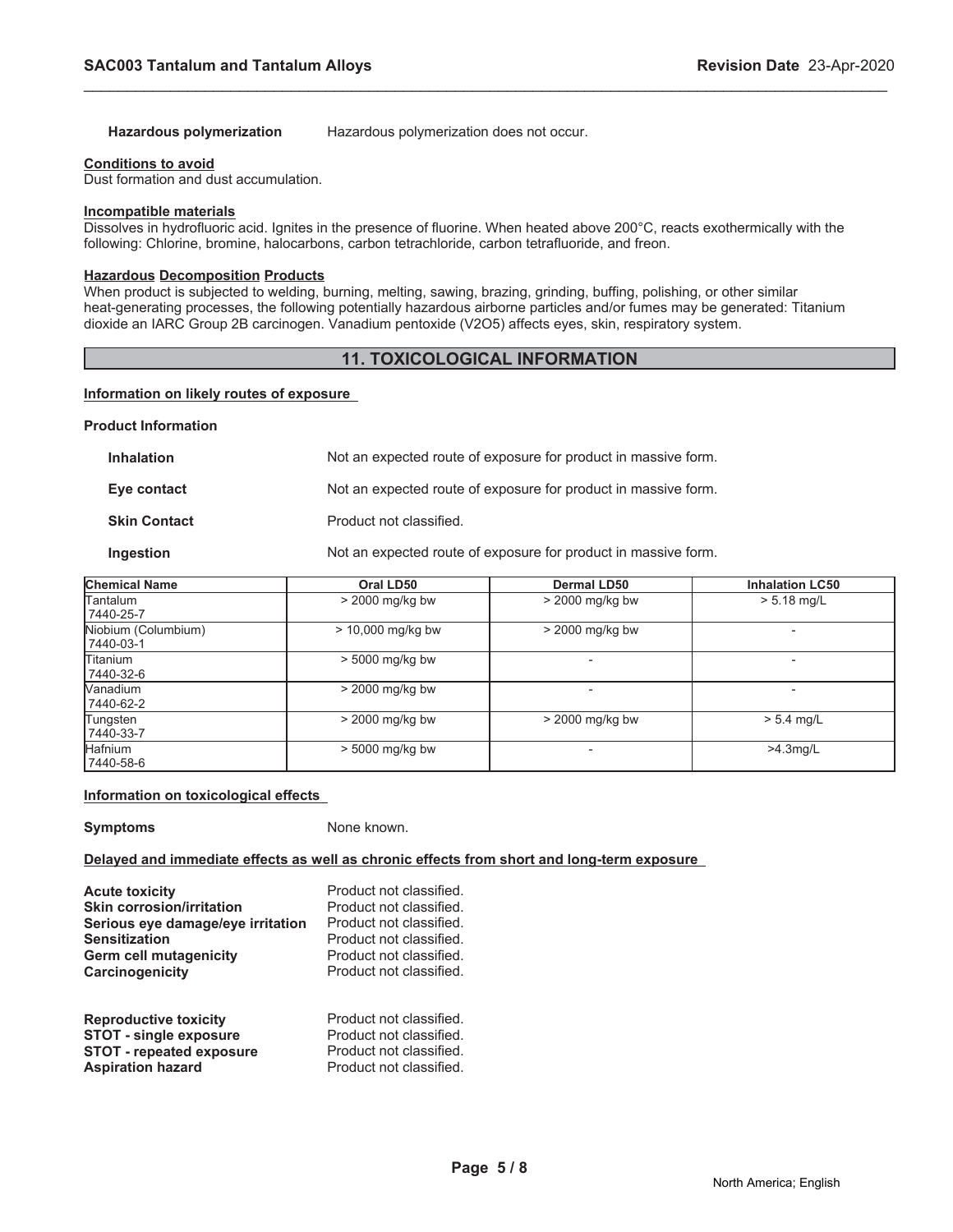# **12. ECOLOGICAL INFORMATION**

\_\_\_\_\_\_\_\_\_\_\_\_\_\_\_\_\_\_\_\_\_\_\_\_\_\_\_\_\_\_\_\_\_\_\_\_\_\_\_\_\_\_\_\_\_\_\_\_\_\_\_\_\_\_\_\_\_\_\_\_\_\_\_\_\_\_\_\_\_\_\_\_\_\_\_\_\_\_\_\_\_\_\_\_\_\_\_\_\_\_\_\_\_

# **Ecotoxicity**

This product as shipped is not classified for aquatic toxicity.

| <b>Chemical Name</b>             | Algae/aquatic plants                                                                                                           | Fish                                                                                                                                                                                                                | <b>Toxicity to</b><br>microorganisms                                                           | <b>Crustacea</b>                                                                                                      |
|----------------------------------|--------------------------------------------------------------------------------------------------------------------------------|---------------------------------------------------------------------------------------------------------------------------------------------------------------------------------------------------------------------|------------------------------------------------------------------------------------------------|-----------------------------------------------------------------------------------------------------------------------|
| Tantalum<br>7440-25-7            |                                                                                                                                |                                                                                                                                                                                                                     |                                                                                                |                                                                                                                       |
| Niobium (Columbium)<br>7440-03-1 |                                                                                                                                |                                                                                                                                                                                                                     |                                                                                                |                                                                                                                       |
| Titanium<br>7440-32-6            | The 72 h EC50 of titanium<br>dioxide to<br>Pseudokirchnerella<br>subcapitata was 61 mg of<br><b>TiO2/L.</b>                    | The 96 h LC50 of titanium<br>dioxide to Cyprinodon<br>variegatus was greater than<br>10,000 mg of TiO2/L.<br>The 96 h LC50 of titanium<br>dioxide to Pimephales<br>promelas was greater than<br>1,000 mg of TiO2/L. | The 3 h EC50 of titanium<br>dioxide for activated sludge<br>were greater than 1000<br>$mg/L$ . | The 48 h EC50 of titanium<br>dioxide to Daphnia Magna<br>was greater than 1000 mg of<br><b>TiO2/L.</b>                |
| Vanadium<br>7440-62-2            | The 72 h EC50 of vanadium<br>pentoxide to Desmodesmus<br>subspicatus was 2,907 ug of<br>V/I                                    | The 96 h LC50 of vanadium<br>pentoxide to Pimephales<br>promelas was 1,850 ug of<br>V/L                                                                                                                             | The 3 h EC50 of sodium<br>metavanadate for activated<br>sludge was greater than 100<br>mg/L    | The 48 h EC50 of sodium<br>vanadate to Daphnia magna<br>was 2,661 ug of V/L.                                          |
| Tungsten<br>7440-33-7            | The 72 h EC50 of sodium<br>tungstate to<br>Pseudokirchnerella<br>subcapitata was 31.0 mg of<br>W/L.                            | The 96 h LC50 of sodium<br>tungstate to Danio rerio was<br>greater than 106 mg of W/L.                                                                                                                              | The 30 min EC50 of sodium<br>tungstate for activated<br>sludge were greater than<br>1000 mg/L. | The 48 h EC50 of sodium<br>tungstate to Daphnia magna<br>was greater than 96 mg of<br>W/L.                            |
| <b>Hafnium</b><br>7440-58-6      | The 72 h EC50 of hafnium<br>to Pseudokirchneriella<br>subcapitata was great than 8<br>ug of Hf/L (100% saturated<br>solution). | The 96 h LC50 of Hafnium<br>dioxide in water to Danio<br>rerio was greater than the<br>solubility limit of 0.007 mg<br>$Hf/L$ .                                                                                     |                                                                                                | The 48 h EC50 of Hafnium<br>dioxide to Daphnia magna<br>was greater than the<br>solubility limit of 0.007 mg<br>Hf/L. |

# **Other adverse effects**

# **13. DISPOSAL CONSIDERATIONS**

| Waste treatment methods |                                                                                                        |
|-------------------------|--------------------------------------------------------------------------------------------------------|
| Disposal of wastes      | Disposal should be in accordance with applicable regional, national and local laws and<br>regulations. |
| Contaminated packaging  | None anticipated.                                                                                      |

This product contains one or more substances that are listed with the State of California as a hazardous waste.

# **14. TRANSPORT INFORMATION**

**DOT** Not regulated

Complies Complies Complies **Complies** Complies

| International Inventories |  |
|---------------------------|--|
| TSCA                      |  |
| <b>DSL/NDSL</b>           |  |
| <b>EINECS/ELINCS</b>      |  |
| <b>ENCS</b>               |  |
| <b>IECSC</b>              |  |

# **15. REGULATORY INFORMATION**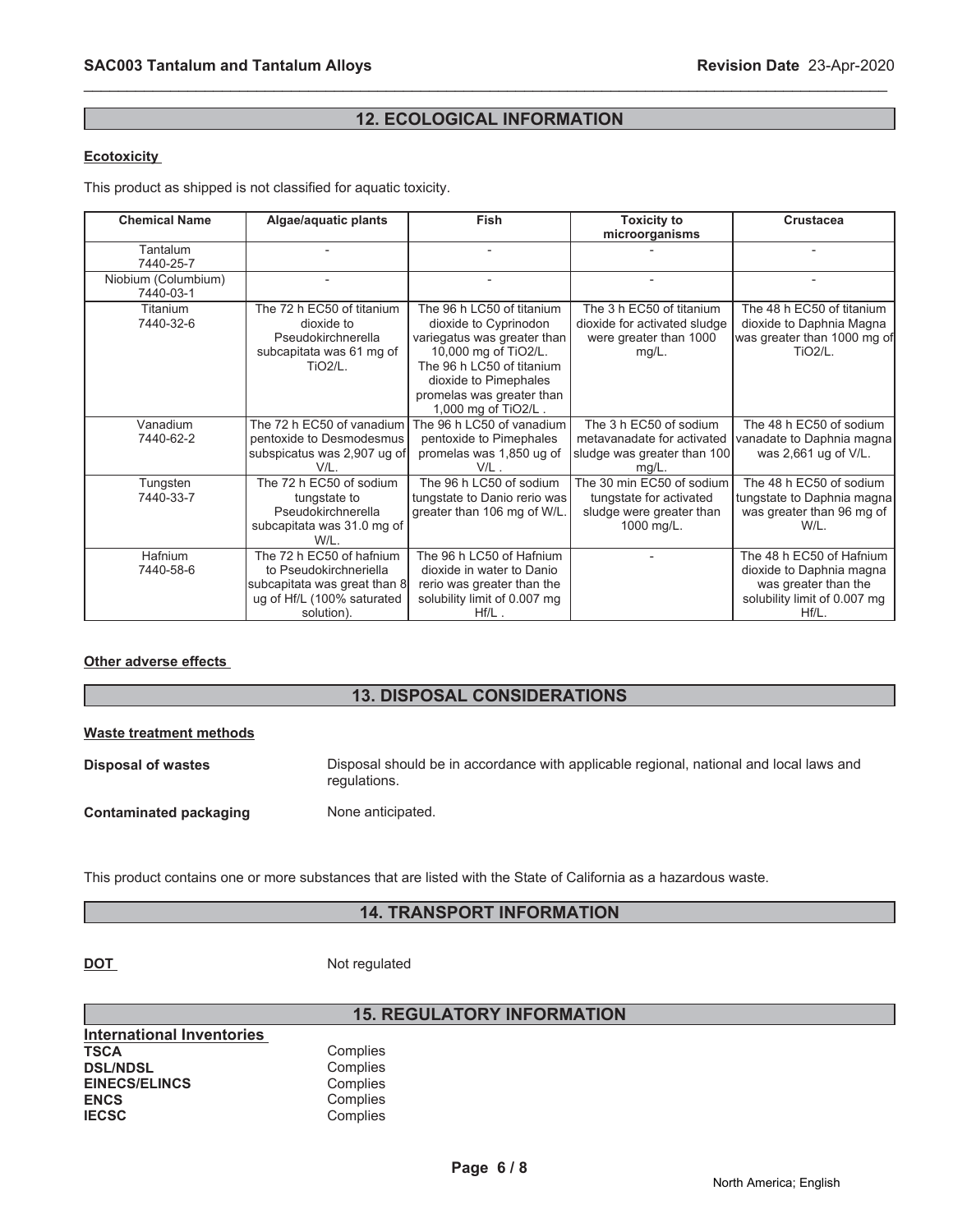| <b>KECL</b>  | Complies   |
|--------------|------------|
| <b>PICCS</b> | Not Listed |
| <b>AICS</b>  | Not Listed |

 **Legend:** 

 **TSCA** - United States Toxic Substances Control Act Section 8(b) Inventory

 **DSL/NDSL** - Canadian Domestic Substances List/Non-Domestic Substances List

 **EINECS/ELINCS** - European Inventory of Existing Chemical Substances/European List of Notified Chemical Substances

 **ENCS** - Japan Existing and New Chemical Substances

 **IECSC** - China Inventory of Existing Chemical Substances

 **KECL** - Korean Existing and Evaluated Chemical Substances

 **PICCS** - Philippines Inventory of Chemicals and Chemical Substances

 **AICS** - Australian Inventory of Chemical Substances

# **US Federal Regulations**

# **SARA 313**

Section 313 of Title III of the Superfund Amendments and Reauthorization Act of 1986 (SARA). This product does not contain any chemicals which are subject to the reporting requirements of the Act and Title 40 of the Code of Federal Regulations, Part 372

\_\_\_\_\_\_\_\_\_\_\_\_\_\_\_\_\_\_\_\_\_\_\_\_\_\_\_\_\_\_\_\_\_\_\_\_\_\_\_\_\_\_\_\_\_\_\_\_\_\_\_\_\_\_\_\_\_\_\_\_\_\_\_\_\_\_\_\_\_\_\_\_\_\_\_\_\_\_\_\_\_\_\_\_\_\_\_\_\_\_\_\_\_

| SARA 311/312 Hazard Categories    |    |
|-----------------------------------|----|
| <b>Acute health hazard</b>        | No |
| <b>Chronic Health Hazard</b>      | No |
| Fire hazard                       | No |
| Sudden release of pressure hazard | No |
| <b>Reactive Hazard</b>            | No |

# **CWA (Clean Water Act)**

This product does not contain any substances regulated as pollutants pursuant to the Clean Water Act (40 CFR 122.21 and 40 CFR 122.42)

# **CERCLA**

This material, as supplied, does not contain any substances regulated as hazardous substances under the Comprehensive Environmental Response Compensation and Liability Act (CERCLA) (40 CFR 302) or the Superfund Amendments and Reauthorization Act (SARA) (40 CFR 355). There may be specific reporting requirements at the local, regional, or state level pertaining to releases of this material

# **US State Regulations**

# **California Proposition 65**

This product does not contain any Proposition 65 chemicals

# **U.S. State Right-to-Know Regulations**

| <b>Chemical Name</b>  | <b>New Jersey</b> | <b>Massachusetts</b> | Pennsylvania |
|-----------------------|-------------------|----------------------|--------------|
| Tantalum<br>7440-25-7 |                   |                      |              |
| Titanium<br>7440-32-6 | ⌒                 |                      |              |
| Vanadium<br>7440-62-2 |                   |                      |              |
| Tungsten<br>7440-33-7 | ⌒                 | ∧                    |              |
| Hafnium<br>7440-58-6  |                   |                      |              |

# **U.S. EPA Label Information**

**EPA Pesticide Registration Number** Not applicable

# **16. OTHER INFORMATION**